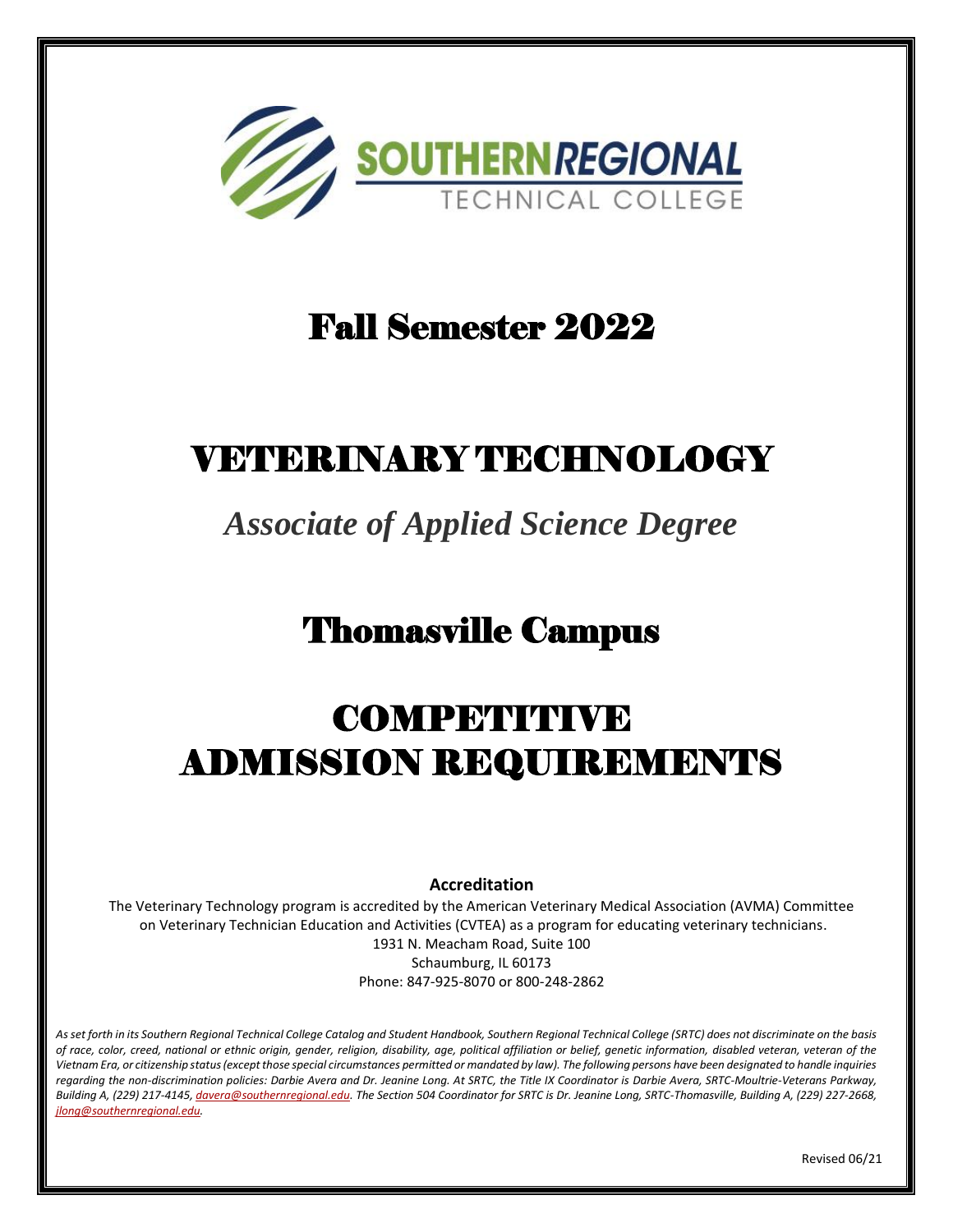

#### **Associate of Applied Science Degree in VETERINARY TECHNOLOGY**

For admission into the Veterinary Technology program – requirements as outlined by the College must be met.

General admission requirements to SRTC:

- **1.** Submit a SRTC Admission Application and \$25 one-time application fee.
- **2.** Submit proof of age. (*Must be 18 years or older at the time of program entry.*) Either a valid state driver's license or birth certificate is acceptable.
- **3.** Submit **official** transcripts for high school diploma/GED **AND** all colleges and/or technical colleges (transferable credit or not) to the SRTC Registrar's Office; Southern Regional Technical College; 800 Veterans Parkway North; Moultrie, Georgia 31788.
- **4.** Submit acceptable Admission Placement Exam scores OR have successfully completed with a "C" or better transferable degree-level English and Math from a regional or national accredited college, university, or other postsecondary institution recognized by the US Department of Education at the time the coursework was completed. These courses must be equivalent to the entry-level English and math required for our Associate of Science in Nursing Program. Acceptable Admissions Placement Exams include: ACT, SAT, PSAT, ACCUPLACER (Classic and Next Generation), GED, Georgia Milestones, HISET, HOPE GPA, COMPASS and ASSET. A student possessing an associate's degree or higher from a regionally accredited institution will be exempt from the placement requirements.

Competitive admission requirements into the Veterinary Technology AAS degree program:

1. The **highlighted** pre-requisite courses must have a 2.5 GPA and completed or transcripts received by **Tuesday, May 24, 2022**. *Other pre-requisite courses must be completed with a "C" or better by the end of the Summer semester 2022.*

#### ENGL: 1101

**MATH:** 1100, 1103, 1111, or higher (must be within 5 years) BIOL: 1111 and 1111L OR 2107 and 2107L (must be within 5 years) CHEM: 1151 and 1151L OR CHEM 1211 and 1211L (must be within 5 years) HUMN: ARTS 1101. ENGL 2110, ENGL 2130, HUMN 1101, MUSC 1101 Social Sciences: ECON 1101, 2105, or 2106; HIST 1111, 1112, 2111, or 2112; POLS 1101; PSYC 1101, 2103, or 2250; SOCI 1101 COMP 1000

COLL 1500 – exempted with a completed associate's degree or higher

Exemption credit is not calculated. If a course is repeated - last grade attempt is used in the calculation.

*Rule: A student cannot have more than 1 unsuccessful attempt in the same course*.

An online GPA calculator: <http://back2college.com/gpa.htm>

#### 2. **HESI Testing** - \$50

All Veterinary Technology applicants are required to take and attain the required scores on a Pre-Admission Assessment (HESI) exam, prior to being accepted into the Vet Tech Program. Qualified applicants will be required to take the following sections: Math, Biology, Chemistry, and English (Vocabulary, Grammar, and Reading Comprehension). Applicants are strongly encouraged not to take the HESI exam until completing Biology and Chemistry OR at least complete some of both courses.